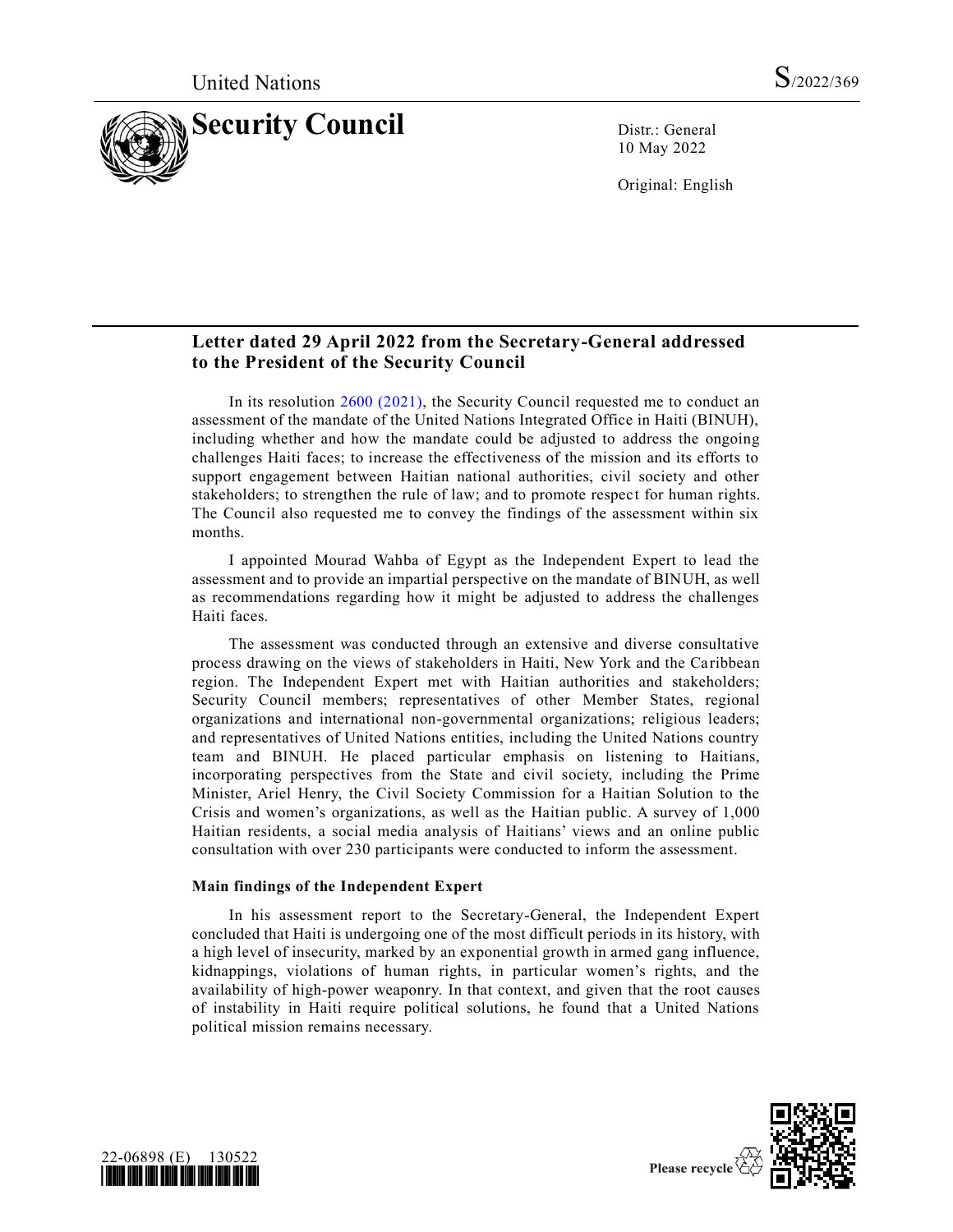### *Governance*

Democracy, restored in 1987 after decades of dictatorship, has not yet led to political stability, with accountable institutions and the continuity of dialogue that is required. Without political reform, the current system will continue to unwind institutional development and perpetuate political instability and the frequent changes in Government that drive the periodic crises in Haiti.

A reform of the political system will require Haitians to engage in a review of their Constitution that would allow improved functioning of the institutions of Government and the electoral system. Any reform should result in a system that promotes political stability and the continuity of executive authority.

The assassination in July 2021 of the President, Jovenel Moïse, was a shocking and egregious crime. The stalled investigation into the killing is emblematic of the impunity and weak institutions plaguing Haiti. Following the President's assassination, the good offices of BINUH have been a stabilizing factor, preventing a deeper crisis. They were also essential in the immediate aftermath of the assassination in supporting the continuity of executive authority. Although that role contributed to stability, it has come under attack by segments of society and opinion-makers, who deem it an external intervention.

BINUH has also been able on several occasions to put its third-party role to use in support of efforts to advance a national dialogue among political actors, although there has not been enough progress to reach a formal agreement. Apart from that role in crisis management, the ability of BINUH to push forward any systemic change has been stymied by frequent changes of Prime Minister and cabinet reshuffles. The same phenomenon also affected the work of previous United Nations missions in Haiti.

Various national proposals to resolve the crisis and prepare for elections have yet to bear fruit. In some cases, various interlocutors have expressed disappointment that the United Nations has not done more to exercise its good offices in support of grass-roots movements, which have called for improvements in governance, including accountability in public financing, anti-corruption measures and an end to impunity. Nevertheless, the assessment found that the United Nations good offices mandate would remain critical to supporting future national dialogue efforts to chart a common path forward. New and bold approaches will be required, building on the efforts of past dialogue to build confidence and trust.

The political capability of a United Nations special political mission holds a comparative advantage over other actors in Haiti, including the United Nations country team, which does not have the resources or mandate to create political space to convene national political actors and the diplomatic community. The assessment concluded that a special political mission continues to be the most appropriate and effective structure to address the core challenges in Haiti.

### *Security*

In a public consultation with Haitians held to inform the assessment, over 80 per cent of respondents identified insecurity as the main issue before Haiti. The security situation has seen a sharp deterioration and a proliferation of gangs. Significant parts of Port-au-Prince are currently under gang control, including arterial roads. Observers have noted adaptations towards a more organized, sophisticated gang profile, with militaristic command and control structures. Some observers assert that the national police is often outnumbered and outgunned by gangs, which continue to expand their territorial control while eroding the extension of State and police authority. They possess the latest models of powerful, high-calibre automatic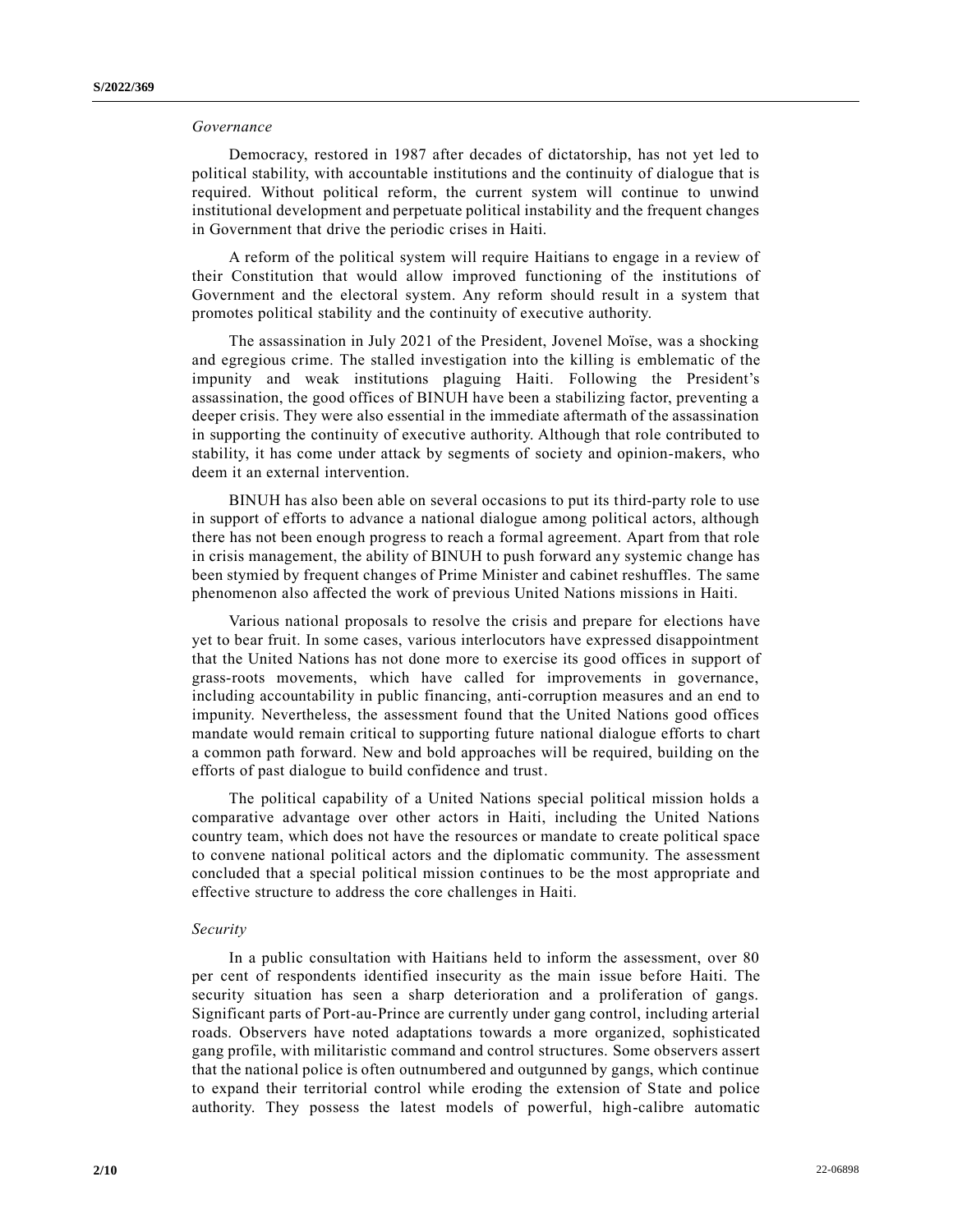weapons that rival well-armed militaries around the world. The gangs have become an industry of organized crime that profits in a context of instability.

Severing the links of gangs with members of the political and business elites is key to reducing violence and criminality, which is an underexamined pressure point. Gang figures have publicly challenged the legitimacy of the interim Government and violently confronted the Prime Minister and called for his resignation. The ability of gangs to disrupt and influence elections at the behest of others is high – whether by intimidating voters, committing assassinations and abductions, fomenting violence or obstructing the movement of election material.

Participants in the consultations raised concerns not only about the impact of gangs on the levels of community violence, but also regarding the overall situation of organized crime, trafficking and illicit financial flows. The availability of illicit firearms is significant. Left unchecked, gangs could develop an almost insurgent capability. Porous borders have for years permitted the virtually unhindered flow of weapons and contributed to concerns that the situation in Haiti is becoming a threat to regional peace and security.

The erosion of State and police authority has affected the daily life of citizens through infringements on the freedom of movement and limitations or denial of human rights. The impact of gang violence on women and girls is dire. An increasing number of rape cases have been reported, often with an alarming level of brutality and ruthlessness. In some cases, entire families have been subjected to sexual violence. Women's groups have reported an unwillingness of victims to report crimes and sexual and gender-based violence incidents to the police. Efforts to address sexual violence involving gangs have been extremely weak. The national police sexual and gender-based violence data centre, set up with the support of previous United Nations missions, is no longer functional. Between June and December 2021, no cases of sexual violence were officially documented by that coordination body.

Cases of kidnapping for ransom are said to be grossly underreported but nonetheless have seen a steep increase. Between January and December 2021, the number of gang-related deaths and kidnappings in the metropolitan area of Port-au-Prince exceeded by far the numbers recorded in 2019 and 2020 combined. Kidnapping, of both Haitians and foreigners, has become one of the main sources of income for gangs.

### *Institutions*

Since the establishment of the Haitian National Police, following the dissolution of the Army in 1995, successive United Nations missions and international partners have provided support to strengthen the police in the areas of personnel, training and equipment. Although most observers noted that serious challenges remain in terms of capacity, motivation and efficiency, the national police remains one of the few State institutions that continues to operate at a quasi-adequate level.

The national police has not operated at full strength for several years. This is attributed to a rising crime rate and attacks against the police, attrition and, to a lesser degree, deaths, suspensions and dismissals of police officers. The number of national police officers devoted to the operational maintenance of law and order appears to be much smaller than the 15,000 officers regularly cited by officials. For example, a disproportionately large part of the police force (900 officers) is appointed to guard the presidential palace. Furthermore, the deployment of the national police is territorially unbalanced, with high concentrations of police in the West Department, where Port-au-Prince is located. One observer noted the near total absence of national police in rural areas. The vetting of police officers takes place after basic training, which accounts for an estimated annual loss of 8 per cent of the number of police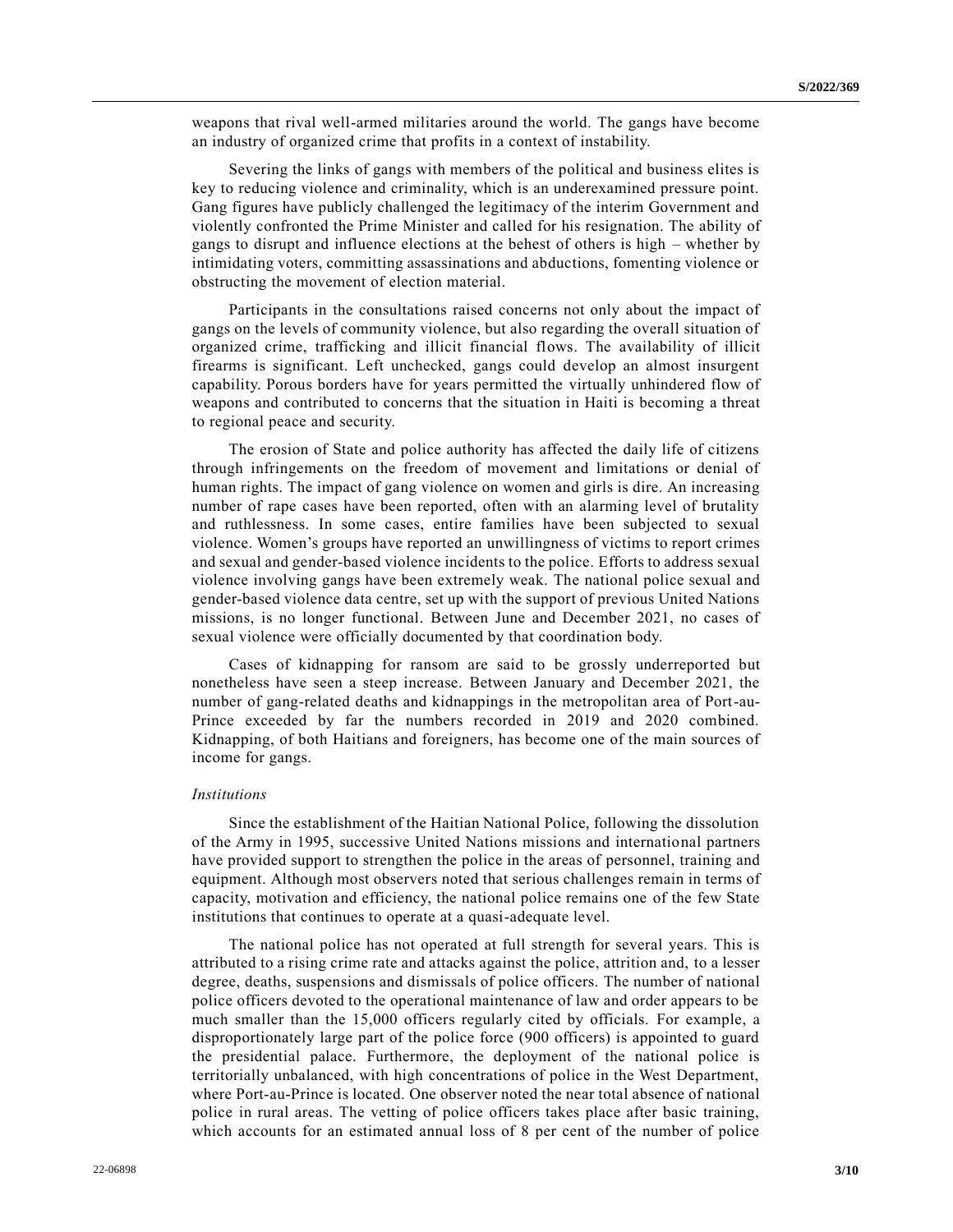officers, potentially enriching gangs with trained elements. Overall, the number of officers is decreasing at a rate of 400 officers per year, which does not bode well for the future given the expected retirement levels of police officers in the coming years.

Corruption within the national police is widely regarded as a major issue. A commonly held view during consultations was that elements within the police participate directly in or tacitly support organized criminal activity, including drug trafficking and kidnapping. In addition, the Government and certain politicians also regularly apply pressure to direct certain actions and decisions of the national police.

International partners noted the essential role of BINUH in supporting and coordinating assistance to the national police. As such, the assessment found that BINUH is fulfilling a necessary task with regard to police support. However, with the changes in the operating context, the national police is confronted with forms of crimes that require a specialized approach. The current capacity and expertise of BINUH – both in terms of the number of experts and the degree of specialization – may fall short. This concerns, on the one hand, support in tackling cross-border criminal phenomena and, on the other hand, support in developing technical capacities and specializations. Logistical and capacity issues have obstructed the daily presence of BINUH police advisers at co-location sites and interfered with crucial strategic guidance and technical support to national counterparts.

Despite those setbacks, the national police has had some success in its efforts to maintain law and order against overwhelming odds and has held off attacks on commissariats and undertaken operations against gangs in certain areas. Together with many observers of Haiti, the assessment found that considerable and steady national and international political commitments and investments would, in time, enable the national police to build and reform to a level of capability that would fulfil its law and order needs in the country.

The judiciary remains only partially functional. Instability in the other branches of power affects their ability to fulfil their constitutional role in the renewal of judicial mandates. According to the Haitian Constitution, judges are appointed by the President on the basis of a list of candidates submitted by the Senate. Yet there is no President in place, and the Senate is not in quorum. As the Supreme Court of Haiti, the Court of Cassation is formed by 12 judges, but only three are currently in office. New appointments are pending to fill the seats vacated since the end of the terms of the outgoing judges. The Court of Appeals has been closed for the past 18 months, as of March 2022. At the level of jurisprudence, two Codes were prepared with support, among others, from United Nations expertise: the Penal Code and the Code of Criminal Procedure. Attempts by late President to issue these Codes by decree, in the absence of a functioning Parliament, were sharply criticized. The political opposition disapproved of the procedural elements towards the issuance of the Codes as contrary to constitutional law, while others suggested the issuance of the Codes was an example of external intervention in the domestic affairs of Haiti.

The criminal justice system in Haiti lacks credible investigative capacity. More than eight months after the assassination of President Moïse, there has still been no national investigation into the crime, with delays in the appointment of judges, compounded by accusations against and recusals of those ultimately appointed. The investigation into the alleged diversion of funds from the PetroCaribe programme of assistance has yielded no results and is now stalled. The court registry, reformed by previous United Nations missions, is no longer functional. At least two Haitian legal observers noted the regular disappearance of evidence and the trade in criminal files.

Conditions in the prisons remain notoriously poor, with unacceptable rates of pretrial detention. Overpopulation in Haitian penitentiaries results in very harsh living conditions and rather basic life-sustaining service provisions, affecting prison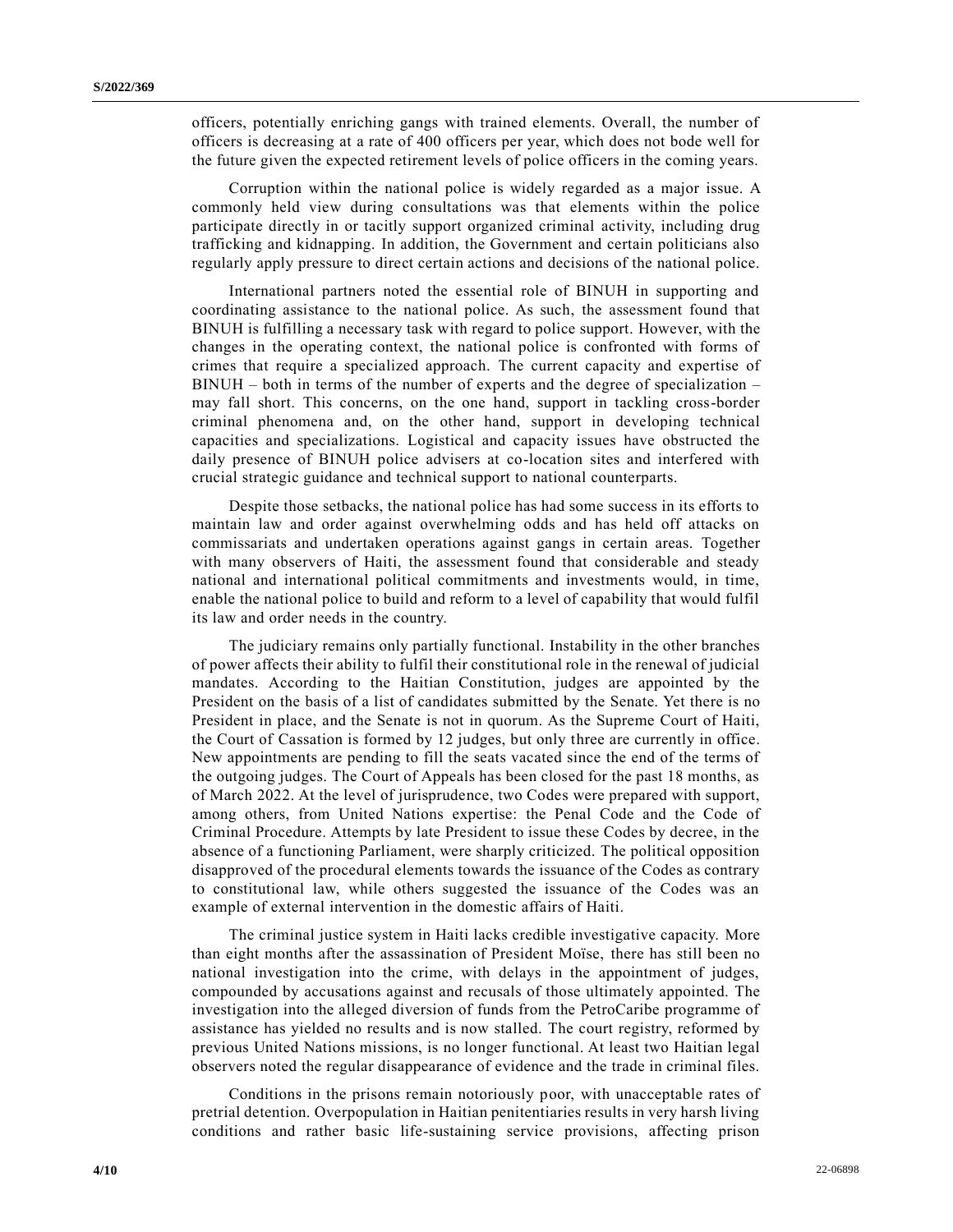security and public safety. Prisoners are poorly fed as prison food suppliers regularly go unpaid. Prisoners have been fed only one meal a day since November 2021.

The weakness of the police and the judiciary in dealing with criminal elements and the weakness of financial controls raise the question of the tracking of financial flows in and out of Haiti. Multiple organizations working in Haiti have alleged links between gang activity, politics and business. There is an immediate need to follow the money trail and deal effectively with the problem of gangs.

#### *BINUH mandate and integration*

During the consultations, the mandate of BINUH was generally welcomed, although some interlocutors reflected that BINUH resembles an abridged version of the United Nations Stabilization Mission in Haiti (MINUSTAH), with the same overall mandate areas but without the footprint, programmatic funds and support to police operations. As a result, BINUH has struggled to project its own character as a special political mission. Furthermore, some highlighted that the objectives of BINUH do not point to a concrete end state, which may have contributed to a lack of clarity of purpose and an expectation gap encountered during the course of the assessment of what BINUH is mandated to do and deliver.

The assessment concluded that integration is meant to be what underpins the impact of the United Nations mission, with BINUH conducting good offices and advisory functions backed by the country team's programmatic and technical assistance. While integrated planning for this configuration succeeded with the establishment of common priorities articulated in an integrated strategic framework, as an implementation model, integration has shown less success in this context. The United Nations posture, the assessment shows, has suffered from fragmentation and insufficient unity of purpose over the past two and a half years.

The assessment further concluded that the current gaps would make any transition from a special political mission to a country team presence more complex in the near future. Greater impact could have been achieved by streamlining the overall programme management of integrated activities, including a political strategy, monitoring and evaluation mechanisms and an overarching resource mobilization strategy for sustainable and predictable funding towards the benchmarks under the integrated strategic framework agreed upon by BINUH and the country team. Support from Member States and regional organizations remains critical to those efforts.

Some substantive areas of integration show functional collaboration. The human rights component of BINUH, which integrates capacities of the Office of the United Nations High Commissioner for Human Rights (OHCHR) into the Mission, has been a key and necessary dimension of the BINUH mandate, although the current capacities and means to tackle the extent of the human rights needs in the country have been insufficient. Integration has also worked in electoral assistance.

On policing, a basket fund has been developed with the support of the United Nations Development Programme (UNDP) and BINUH. During consultations with Member States, there were calls for BINUH to assume a lead role in coordinating international assistance to the national police by donors through the new police basket fund, in order to ensure complementarity and non-duplication.

On community violence reduction activities, progress has been slow. Both BINUH and members of the country team noted that procedural issues and competition for resources delayed the start of operations, and the current operating context has further slowed progress. Nevertheless, a national community violence reduction strategy and an interministerial task force, established through joint United Nations assistance, have opened a path to achieving a measure of progress in joint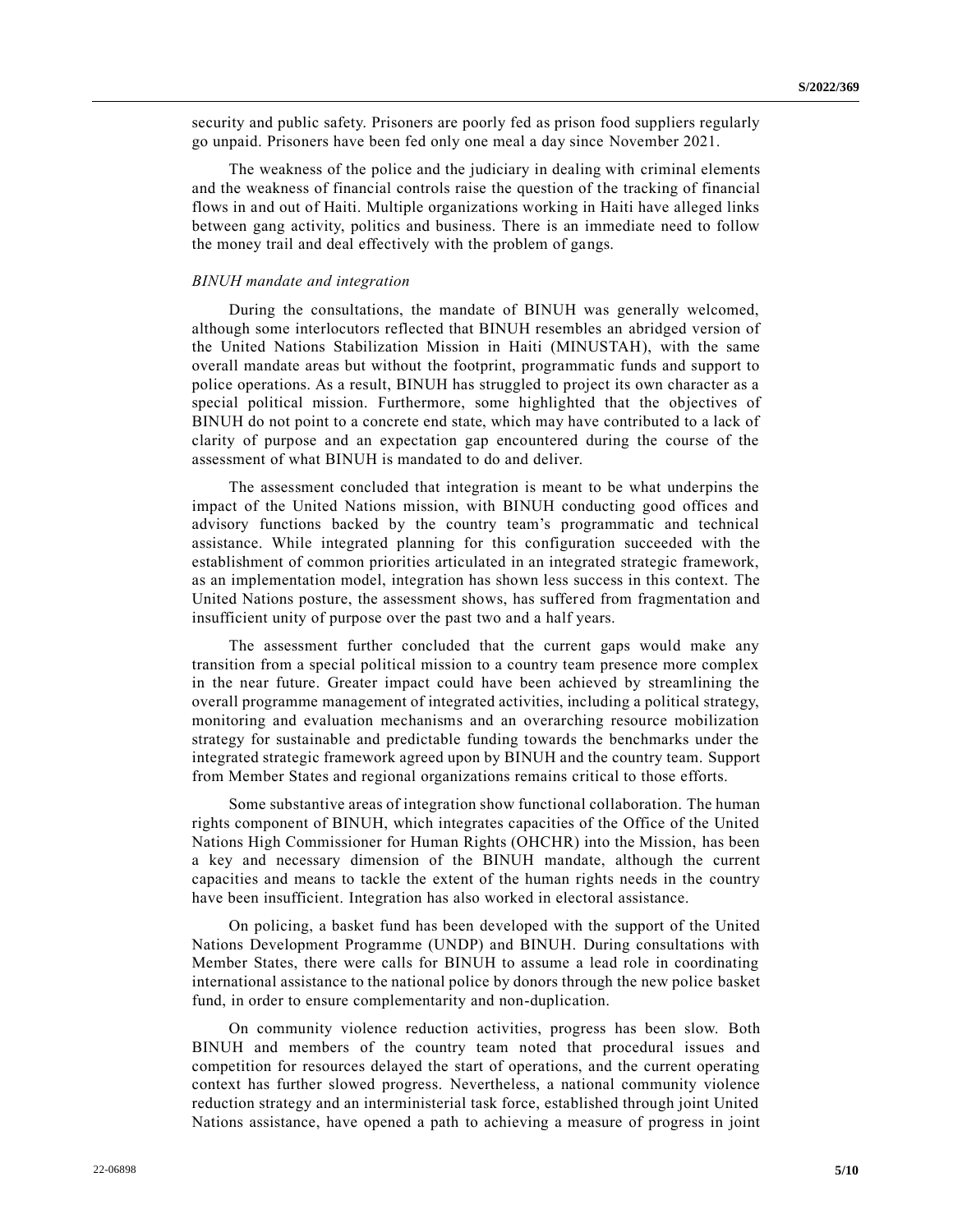programming. This will remain an essential area for progress if anti-gang activities are to be successful and lasting human security at the community level is to be ensured.

On joint planning, efforts were made so as to enable BINUH and the country team to work on joint priorities identified in the integrated strategic framework. Currently, the country team is working on the development of a United Nations Sustainable Development Cooperation Framework. Integration will deliver stronger results if BINUH and the country team can fully commit to a single, jointly developed planning instrument and if it is fully aligned with the Security Council mandate for the Mission. The fact that the Deputy Special Representative of the Secretary-General, Resident Coordinator and Humanitarian Coordinator does not have any reporting lines to mission activities has also hampered coherence and effectiveness in programme development and integration.

At the operational level, the lack of integration between the health services available to BINUH and country team staff and the need for improved integration of security services has led to the duplication of expenditure. The capacity of the security services in country, in particular, needs to be increased if it is to support the safe mobility of United Nations staff in Port-au-Prince and access to areas outside the capital where needs are arguably just as great.

#### *Public sentiment*

Based on the opinion survey and digital public consultation conducted for the assessment, Haitian public opinion about the United Nations varies, including mixed positive and negative sentiments depending on the issue. Differences in the mandate and activities of BINUH, in comparison to MINUSTAH and the United Nations Mission for Justice Support in Haiti (MINUJUSTH), are mostly unknown by the public. While participants in the digital dialogue were somewhat negative regarding the role of BINUH, a much broader compass of responses was noted in the telephone survey, with most participants arguing for enhanced engagement of the United Nations in Haiti. The majority of participants responded that the United Nations at large should provide support for the elections, for the reform of the justice system, to deal with security – especially violence against women – and to promote political stability. Participants of the digital consultations encouraged the continued engagement of the United Nations with the public. They called upon BINUH strongly to improve its work to support the country in addressing current challenges.

#### **Observations**

The findings confirm that the United Nations has a clear understanding of the issues in Haiti and should continue to be part of the solution. At the same time, the assessment signals the importance of real and visible change in the way we operate and focus United Nations efforts in Haiti. Below are my observations based on the priorities of the findings.

#### **1. Root causes of instability**

The root causes of instability in Haiti require inclusive and nationally led political commitments and solutions. In that context, a United Nations political mission remains necessary. BINUH should be empowered to continue its good offices, scale-up police support to curb armed gang violence and reach out to all sectors of society, including communities living in areas controlled by gangs.

Four major priorities lie ahead for BINUH: (a) assist Haitians in achieving progress toward overcoming political divisions, bringing the country back to the path of democracy and engaging in institutional reforms; (b) strengthen the capacity of the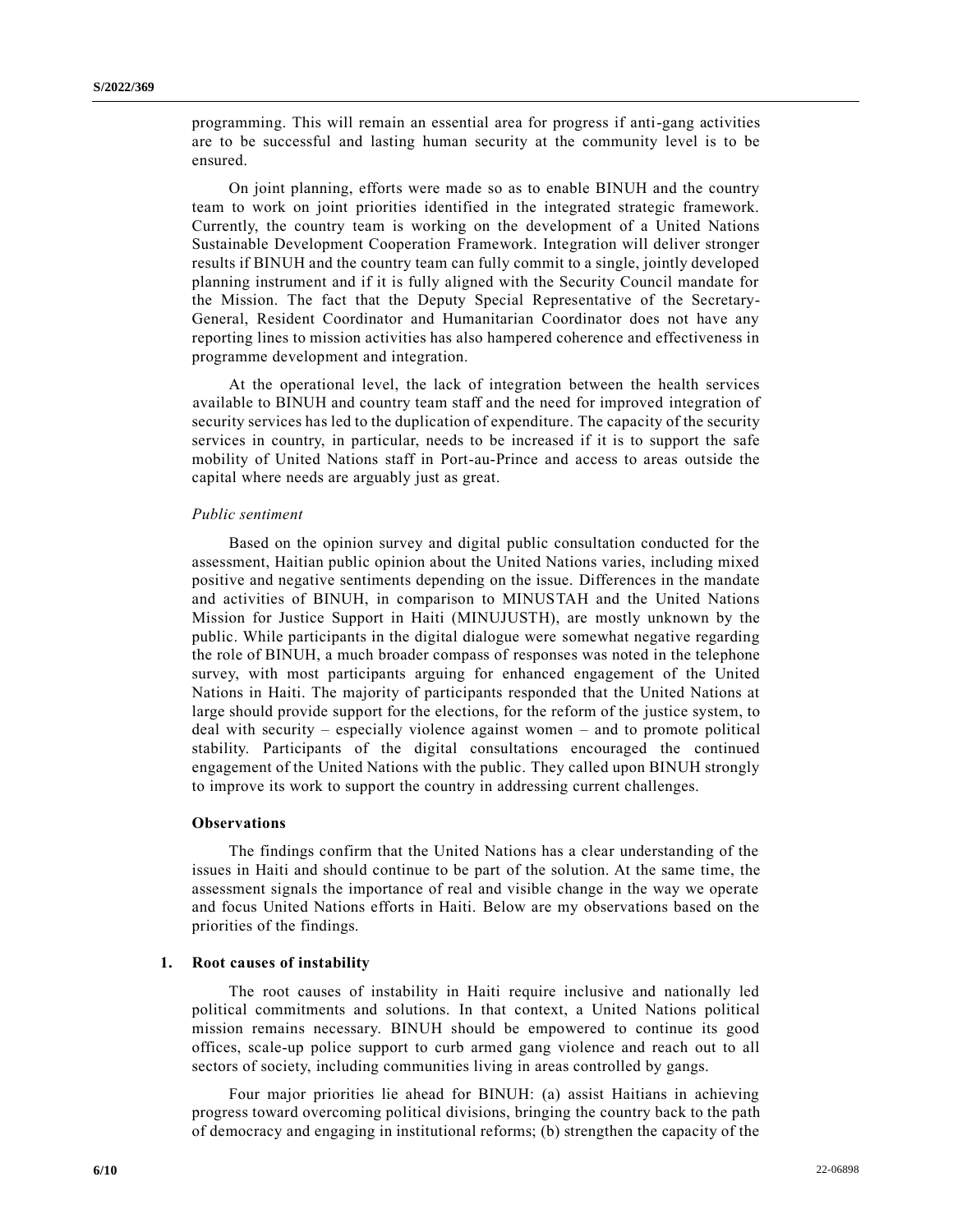Haitian national police to curb armed gang violence, in close coordination with donors providing bilateral assistance, and cut the links between gangs and political and economic actors; (c) support Haitian initiatives to extend State authority and United Nations community violence reduction and protection activities led by the country team in areas affected by gang violence; and (d) ensure that support to the Haitian authorities also contributes to the revitalization of the judiciary.

### **2. Broad scope of the mandate**

The broad scope of the mandate should be maintained in order to allow sufficient margin to adjust the priorities of BINUH, while maintaining flexibility and responsiveness, but needs to be adequately resourced to address evolving challenges and adopt different and more impactful ways of working hand-in-hand with the country team.

### *Strengthening political stability and good governance*

Good offices, uniquely performed by BINUH, remain necessary as the need to reform the political system will continue to drive the periodic multifaceted crises in Haiti.

### **3. Engagement with stakeholders**

BINUH should engage in a more systematic manner with all stakeholders in Haiti, in particular political actors, civil society, women and religious leaders, as well as entrepreneurs, to foster a national dialogue regarding a way out of the impasse, with an agreement on the form and duration of the transition period.

#### **4. Outreach to communities**

Special efforts should be made to reach out to communities and young people, including beyond Port-au-Prince, to support local authorities' efforts to open local spaces for dialogue and regain access to areas affected by gang violence.

#### **5. Accountability mechanisms**

Efforts should also be geared towards strengthening the capacities of State accountability mechanisms and supporting elections at the earliest opportunity, when political and security conditions permit.

### *Reinforcement of the capacity of the Haitian national police*

With the deterioration in the operating context over the past two years, national policing authorities are now being called upon simultaneously to combat armed gangs and reclaim gang-held territory while also continuing to maintain and build the institutional capacity of the national police and add specialized capacities. This dual task for the national police will require a long-term commitment by policing donors and the Security Council to support transformational change in the security sector.

### **6. Growing insecurity**

To address growing insecurity, BINUH should receive adequate resources to scale up its advisory support to strengthen the capacity of the national police to fight gangs, reopen police commissariats in areas affected by gang violence and stem illicit financial flows.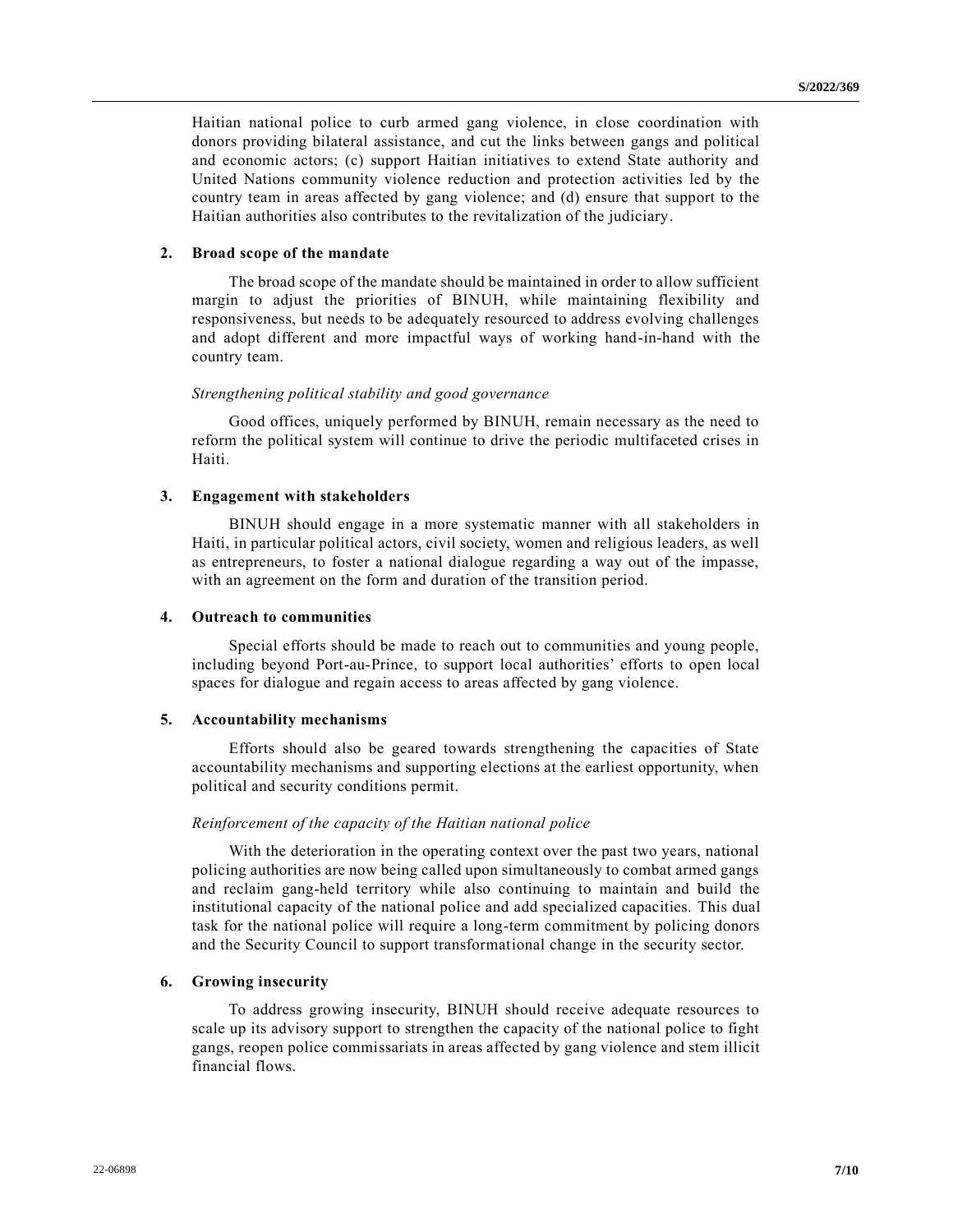### **7. Flexibility in police assistance**

To ensure flexibility in police assistance and limit the overall size of BINUH, increases in mission resources to scale up police support should be targeted and timebound, through short-term deployments of specialized personnel of the Standing Police Capacity, small specialized police teams provided by police-contributing countries, and consultancies. Support would be provided for the training of the national police, including in new areas, such as intelligence-led policing and electronic surveillance, to enable the national police to tackle gangs and liberate some of the communities they currently hold.

### **8. Basket fund**

Such support by the United Nations, drawing on resources from the basket fund established by UNDP and BINUH, should include community policing in areas not covered by other programmes, control of border traffic and ports and strengthening public oversight of the police. United Nations support to the national police should be aligned with the priorities of the basket fund and seek complementarity and non-duplication with assistance from donors.

# **9. Coordination role for BINUH**

During the deliberations on the mandate, the Security Council could also consider supporting a coordination role for BINUH with regard to external assistance to the national police through the basket fund.

### *Reducing community violence*

The work of BINUH would also seek to enhance country team-led community violence reduction programmes in areas affected by armed gangs, with special attention to victims and survivors of sexual and gender-based violence, while continuing efforts to protect and promote human rights and national human rights institutions.

## **10. Illicit financial flows**

The Council could also consider mandating BINUH to support Haitian authorities in combating the growing challenge of illicit financial flows, which enable armed gangs to operate and pose a growing threat to stability.

### *Strengthening the justice and corrections sector*

Coordinating closely with the country team and international partners, the advisory support BINUH provides to the Haitian authorities should also support the revitalization of the judiciary through a reform of the registry system and the familiarization of judges with new Codes and procedures. Furthermore, the international partners of Haiti could pool efforts to fund an independent international investigative initiative to assist in strengthening the functioning of the judiciary.

# **11. Strengthening internal disciplinary procedures and oversight mechanisms**

BINUH should also step-up efforts to advise Haitian authorities on strengthening internal disciplinary procedures and oversight mechanisms in the security and justice sectors and help strengthen informal oversight through civil society.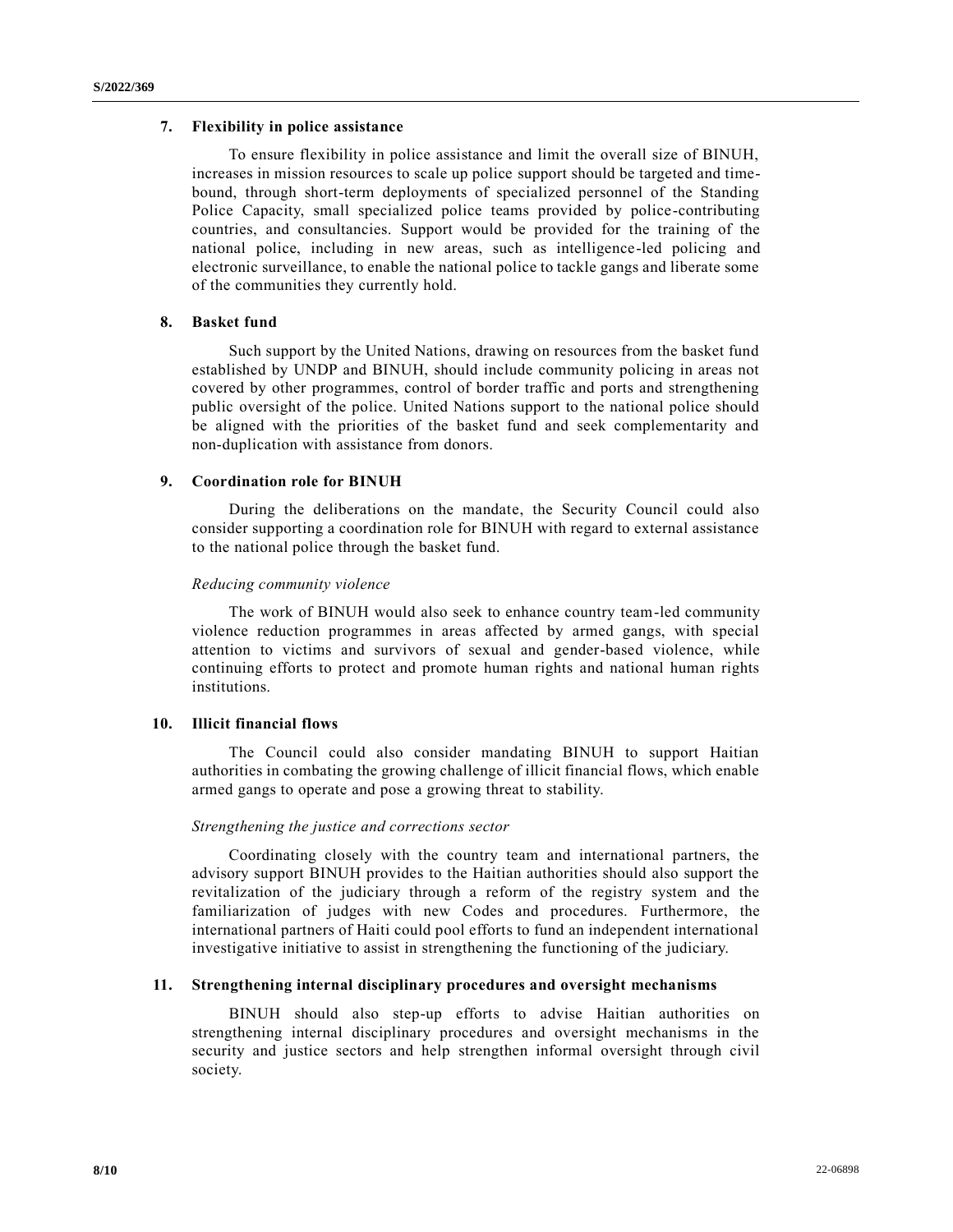*Increasing integration*

The assessment showed that the challenges across the political, security and rule-of-law, humanitarian and development fronts demonstrate the importance of continuing efforts to bring the parts of the United Nations system together.

In order for integration to be successful, it needs to work for the overarching political objectives of the mandate and enable BINUH and the country team to be more effective in making progress towards achieving the benchmarks for Haiti and achieving a transformational impact, and we will continue to explore the United Nations system to identify the right formula to do this.

### **12. Continuing the integrated approach**

The resolution of the political and institutional crisis in Haiti would create a more conducive environment to envision further adjustments to the structure of the United Nations configuration in the country. In the meantime, I recommend that the current integrated approach continue under the leadership of my Special Representative and Head of the United Nations Integrated Office in Haiti and assisted by the triple-hatted Deputy Special Representative of the Secretary-General, Resident Coordinator and Humanitarian Coordinator. Continued reporting by the country team and BINUH to the Economic and Social Council through the Ad Hoc Advisory Group on Haiti will remain essential to the integrated efforts of the United Nations.

However, to increase their respective and collective impact, BINUH and the country team should consider ways to expand their outreach capacities, especially in the provinces. They could also rely on new bases on which to expand through the establishment of joint units in back-office functions.

#### **13. Joint information and analysis unit**

Chief among these joint units are a joint information and analysis unit for situational awareness, risk assessment and data collection on the situation in gangaffected areas to inform United Nations country team programmatic activities; a joint planning, monitoring and evaluation unit; a joint security unit; and shared office and support functions.

#### **14. Implementation of the joint teams**

These units should be added to the effective implementation of the joint teams staffed by BINUH and the country team on community violence reduction, justice and elections that are part of the 2019 BINUH mission concept.

### **15. Strengthening logistical capacity**

It would be important to strengthen logistical capacity, in particular the security service for the United Nations in Haiti, to provide much-needed mobility, both inside Port-au-Prince and outside the capital.

### **16. Strengthening integration**

To strengthen integration, the Deputy Special Representative of the Secretary-General, Resident Coordinator and Humanitarian Coordinator would oversee the new joint units and assume direct oversight of the joint teams of BINUH and the country team on community violence reduction and justice. These proposals will require a change in the BINUH organizational chart. Given the high stakes of the pending elections and the coordination under way for the past two years of United Nations joint support through an electoral assistance task force led by my Special